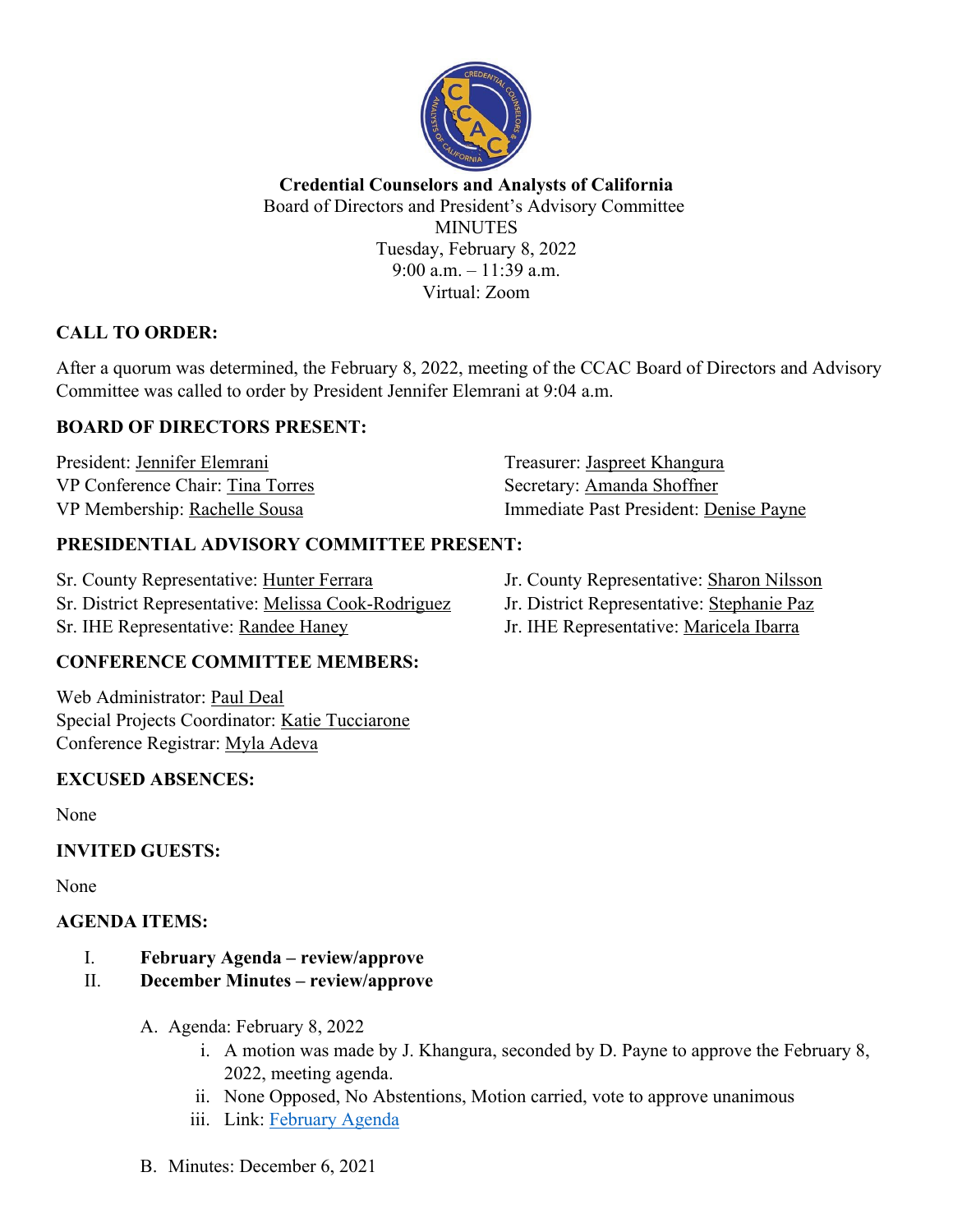- i. A motion was made by A. Shoffner, seconded by T. Torres to approve the December 6, 2021, meeting minutes.
- ii. None Opposed, No Abstentions, Motion carried, vote to approve unanimous
- iii. Link: December Board of Directors + Advisory Committee Meeting Minutes

III. **President \_\_\_\_\_\_\_\_\_\_\_\_\_\_\_\_\_\_\_\_\_\_\_\_\_\_\_\_\_\_\_\_\_\_\_\_\_\_\_\_\_\_\_\_ Jennifer Elemrani**

- A. Voting process during Board meetings
	- i. Board of Directors (BOD) makes motions and votes
	- ii. Advisory Committee (AC) encouraged to participate in discussion
- B. Future meetings
	- i. Discussion: Interest in having in-person meetings April 5-6, 2022
		- 1. Result: Will have in-person meeting, pending mandates
	- ii. Informational: CCAC/CTC Leadership Meeting: February 18, 2022
		- 1. Topics: Plans for the year, status of in-person CTC meetings
	- iii. *Action Item*: Jennifer & Amanda: Discuss reservations for meetings
		- 1. Jennifer send Amanda August contract as reference
	- iv. Discussion: Air fare, parking, mileage, and hotel
		- 1. Travel Expenses: Up front, submit documents for reimbursement after meeting
		- 2. Hotel: CCAC Secretary reserves rooms
- C. CCAC email accounts
	- i. Informational: Used *only* for CCAC business
		- 1. Example: Working with a vendor, CCAC business
- D. CCAC Shared drive new this year
	- i. Informational: No longer using drop-box
	- ii. *Action Item*: Jennifer: Send sample Advisory Committee 'welcome' email to Advisory Committee members
		- 1. *Action Item*: Advisory Committee members: Send introductory email to Paul for distribution
			- a. Include: Welcome, role, ask to request items of interest
			- b. Share based on role: Sr. and Jr. Advisory Representatives
		- 2. *Action Item*: Paul: Utilize ListServ groups to share emails with members
	- iii. Informational: Recording of meetings meetings may only be recorded with prior consent and approval of Board of Directors.
- E. Subject matter workshop for program sponsors
	- i. Discussion: Virtual Winter Summit Positive feedback
- F. Projects: member communication, mentor program, other
	- i. Future Discussion: Create Sub Committee with Zoom account
		- 1. Purpose: Workshops, promote interaction, virtual meetings
		- 2. Jennifer: Not a webinar, use meeting style with breakout rooms
	- ii. Suggestion: Katie: Templates on CCAC website password protected for current CCAC members
	- iii. *Action Item*: Paul: Send out BSR letter to BOD/AC team
	- iv. *Action Item*: Katie: Send email to support creation of a sub committee
	- v. Discussion: ListServ
		- 1. Company: Results Direct/Engage Fully (within EventSential) a. *Action Item*: Paul: Follow-up with EventSential on pricing
		- 2. Company: CCAC Website (Aaron Marquez)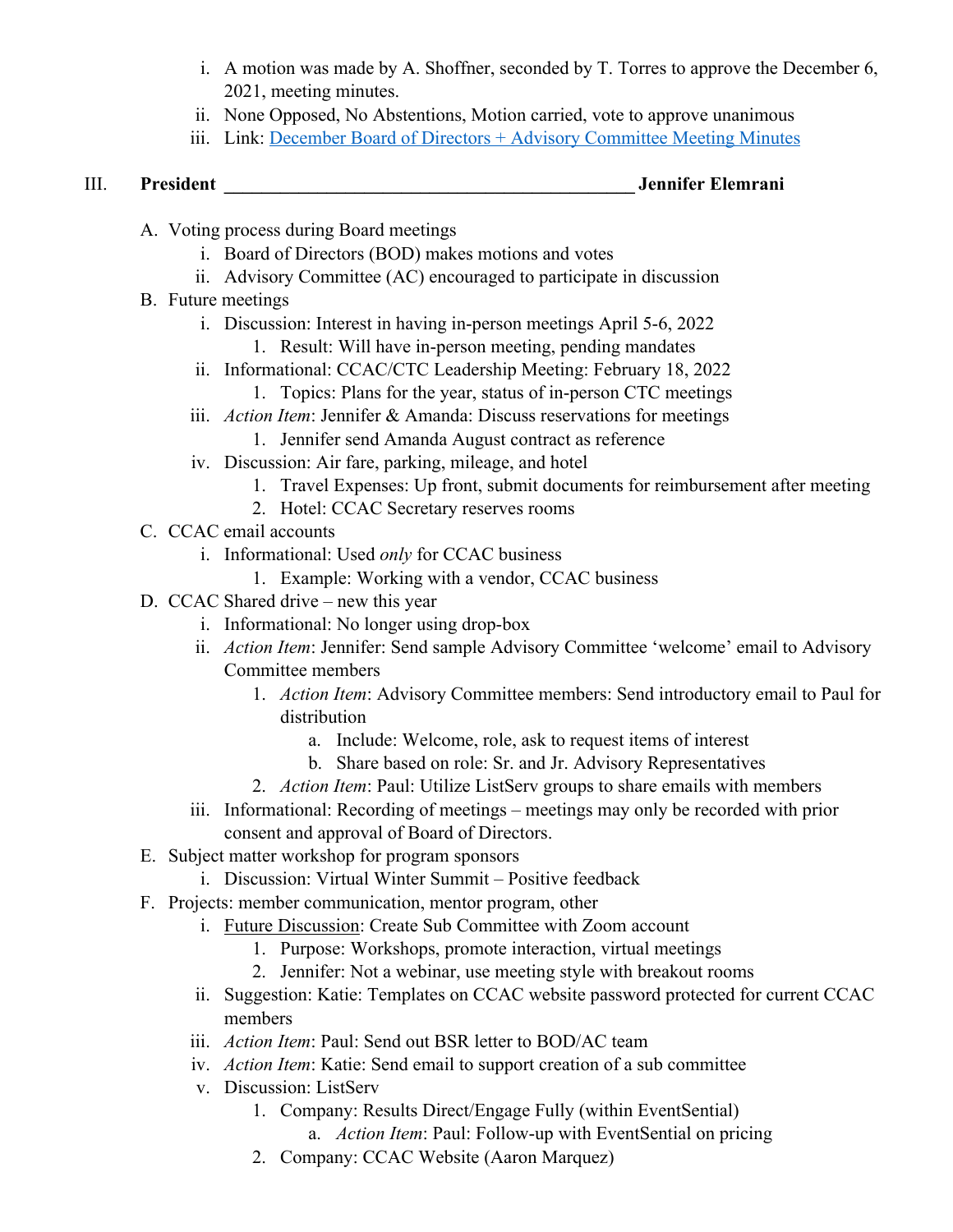- o Forum / messaging though CCAC website for low cost
- o Paul reported estimated \$500 setup, no additional to maintain
- a. *Action Item*: Jennifer & Paul: Set meeting for a demo with Aaron
- 3. Jennifer: Real-time Q&A spot for members
	- a. Will need assigned monitors
- vi. Future Discussion: Mentor Program
	- 1. Connecting new analysts with seasoned analysts
	- 2. One mentor with small group of mentees

## IV. **Immediate Past President\_\_\_\_\_\_\_\_\_\_\_\_\_\_\_\_\_\_\_\_\_\_\_\_\_\_\_\_\_\_\_\_\_\_\_ Denise Payne**

- A. Informational: Immediate Past President Role
	- i. Advisory in nature to president, support when needed
	- ii. Work on policies, bylaws, and elections
- B. *Action Item*: Goal this year Bring policies current for Board review/approval
- C. *Action Item*: Election Committee selection per policies
- D. *Action Item*: Create election timeline and process
	- i. Informational: Jennifer: elections completed and announced prior to Fall conference

# V. **Vice President for Programs / Conference Chair \_\_\_\_\_\_\_\_\_\_\_\_\_\_\_\_ Tina Torres**

- A. Informational: Virtual Winter Summit
	- i. CCAC Conference committee meeting tomorrow
	- ii. 300+ Responses to survey
	- iii. *Action Item*: Send out survey 'thank you' for participation those who received gift cards
	- iv. *Action Item*: Send out agenda for tomorrow's meeting
- B. Informational: Fall Conference hotel contract update
	- i. *Completed Action*: Signed contract with DoubleTree for November 2022 in-person conference
- C. Discussion: DoubleTree
	- i. Anticipate completion of renovation of all meeting rooms and majority of sleeping rooms
	- ii. If member registers for room prior to CCAC block released, cannot be switched to CCAC rate.
	- iii. *Action Item*: Jennifer & Tina: Work with DoubleTree on new methods to avoid electronic reservation overload issues
		- 1. Possibilities: Conference Registration confirmation number allows ability to reserve a room
	- iv. Past conferences average 900 attendees, DoubleTree block rooms around 300 per guidelines
	- v. Will know by June regarding mandates (if lifted) to allow full conference in-person and/or cap registration. May have impacts on contract with DoubleTree.
	- vi. *Action Item*: All: Think of ideas to share in tomorrow's meeting
		- 1. Keynote speaker (including cost), giveaways, format, workshop topics, tasks

# VI. **Vice President for Membership\_\_\_\_\_\_\_\_\_\_\_\_\_\_\_\_\_\_\_\_\_\_\_\_\_\_\_\_\_Rachelle Sousa**

- A. Current Membership Numbers:
	- i. Overall: 46 New Member Applications